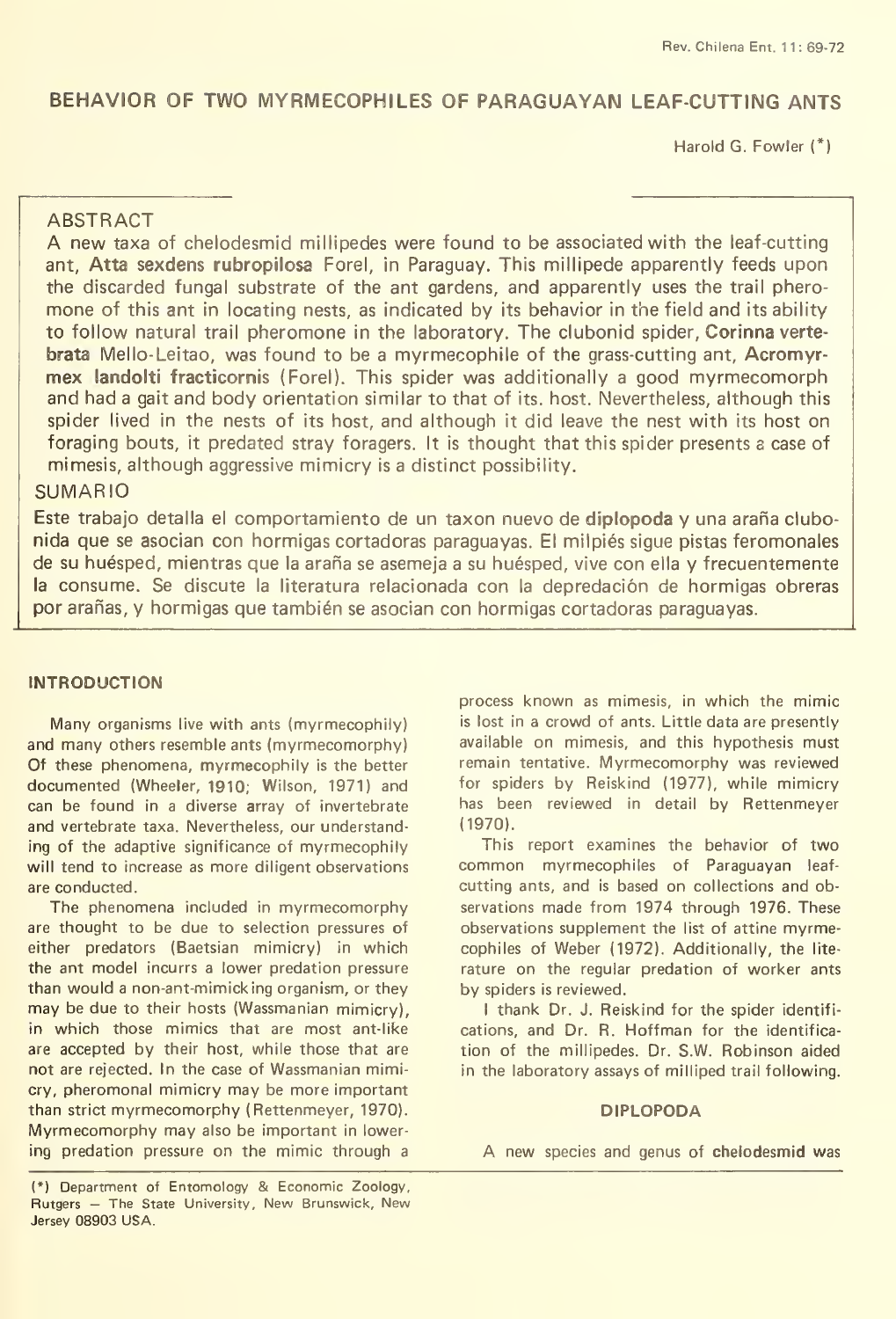found often on the physical foraging trails of Atta sexdens rubropilosa with the bulk of the sightings occurring in winter and early spring. Individuáis were frequently seen entering the nest entrances or foraging galleries of its host, and were always observed only on the physical foraging trails of its host. When removed from the physical foraging trails and displaced up to 30 cm. from the trails, the millipeds always found their way back to the foraging trail and then continued on their way. Near the nest and foraging gallery entrances, worker ants were often observed trying to impede the movements of the millipedes. However, the workers could not grasp the body and the milliped always entered the entrance successfully.

In the laboratory, millipedes readily fed upon discarded fungal substrate of A. sexdens rubropilosa, and it is likely that this is a normal food of the millipedes in the field. A. sexdens rubropilosa discards its fungal substrate in subterranean detritus chambers, and thus this milliped must enter the nest to consume this rich and concentrated food source.

I created pheromone trails of A, sexdens rubro<sup>1</sup> pilosa, whose major component of the trail phero mone is 3-ethyl-2,5-dimethyl pyrazine (Cross et al, 1974), by disecting whole poison glands, mixing these in acetone, and then applying withtoothpick to <sup>a</sup> filter paper disc mounted on a phonograph turntable.

This method permits <sup>a</sup> uniform application of pheromone in <sup>a</sup> regular circle. The pheromone impregnated disc was removed and the acetone carrier allowed to evaporate before experiments were conducted. Controls consisted of disc treated with only acetone in a like fashion. Discs were placed in a small plastic container, and individual millipedes were introduced into the chamber. <sup>I</sup> always obtained a positive pheromonal response, consisting o <sup>f</sup> millipedes following the pheromonal trail for  $\geq$  75%/o of the test ring circumference. Positive controls were never obtained  $(N = 15$ for each). This suggests that the millipedes can detect trail pheromones and can use these for orientation (chemokiinotaxis).

In addition, Stachyproctus cameranii, Strongy lomorpha sp., and Metasoma sp., were also obtai ned from the physical foraging trails of A. sexdens rubropilosa and Sandalodesmus sp., was collected from the superficial refuse heaps of Acromyrmex landolti fracticornis.

That millipedes are associated with leaf-cutting ants is not surprising in light of the colony sizes and trophic ecology of these ants. Also, it is not surprising that some of these millipedes would depend almost exclusively upon this bountiful food supply, or that they would use the pheromonal cues of the ants. A similar, better documented system occurs with millipedes associated with army ants (Rettenmeyer, 1970), which also have large colonies and concentrated food and detritus caches.

#### ARANEAE

Corina vertebrata Mello-Leitao (Clubonidae) was <sup>a</sup> myrmecophile and myrmecomorph asso ciated with Acromyrmex landolti fracticornis (Forel). Both sexes were present throughout the year, specially during spring, with females always being more numerous. These spiders lived in the nest tumuli of the ants, often entering through abandoned turrent entrances. These spiders always waiked with a slow gait while raising their legs high and deliberately above the substrate. This gait is the same as that employed by its host, and only upon close inspection could the spider be distinguished from its host.

During the winter (July), individual spiders were seen repeatedly in the foraging columns of A. landolti fracticornis. On at least <sup>11</sup> occasions, spiders were observed to move away from the foraging colum and to pounce on solitary foragers as they passed. The ant was then dragged a short distance from the column and consumed on the spot.

The behavior of this spider is remarkable. First, it is an apparent myrmecophile, living in the nests of A. landolti fracticornis. Second, it is an apparent myrmecomorph. The body plan closely resembles its model, with the abdomen constricted and extended, and the cephalothorax strongly resembling the thorax and head of an attine ant. Spines on the thorax, typical of Acromyrmex, are however lacking. The posture of the spider is decidedly ant like, and can only be dis tinguished from the ant at close examination. When waiking, the forelegs are held forward, appearing as antenna. The gait closely resembles that of an attine ant, and its presence in the fo raging columns of its host suggests that this may be a case of mimesis (Rettenmeyer, 1970). Be cause it preys on A. landolti fracticornis, at least during the winter, it is possible that this may be <sup>a</sup> case of aggressive mimicry, i.e., that the mimic is deceiving the ant that it then eats. When touched by an ant in the foraging column. the spider speeds up momentarily and then resu mes its normal gait, with no evidence of alarm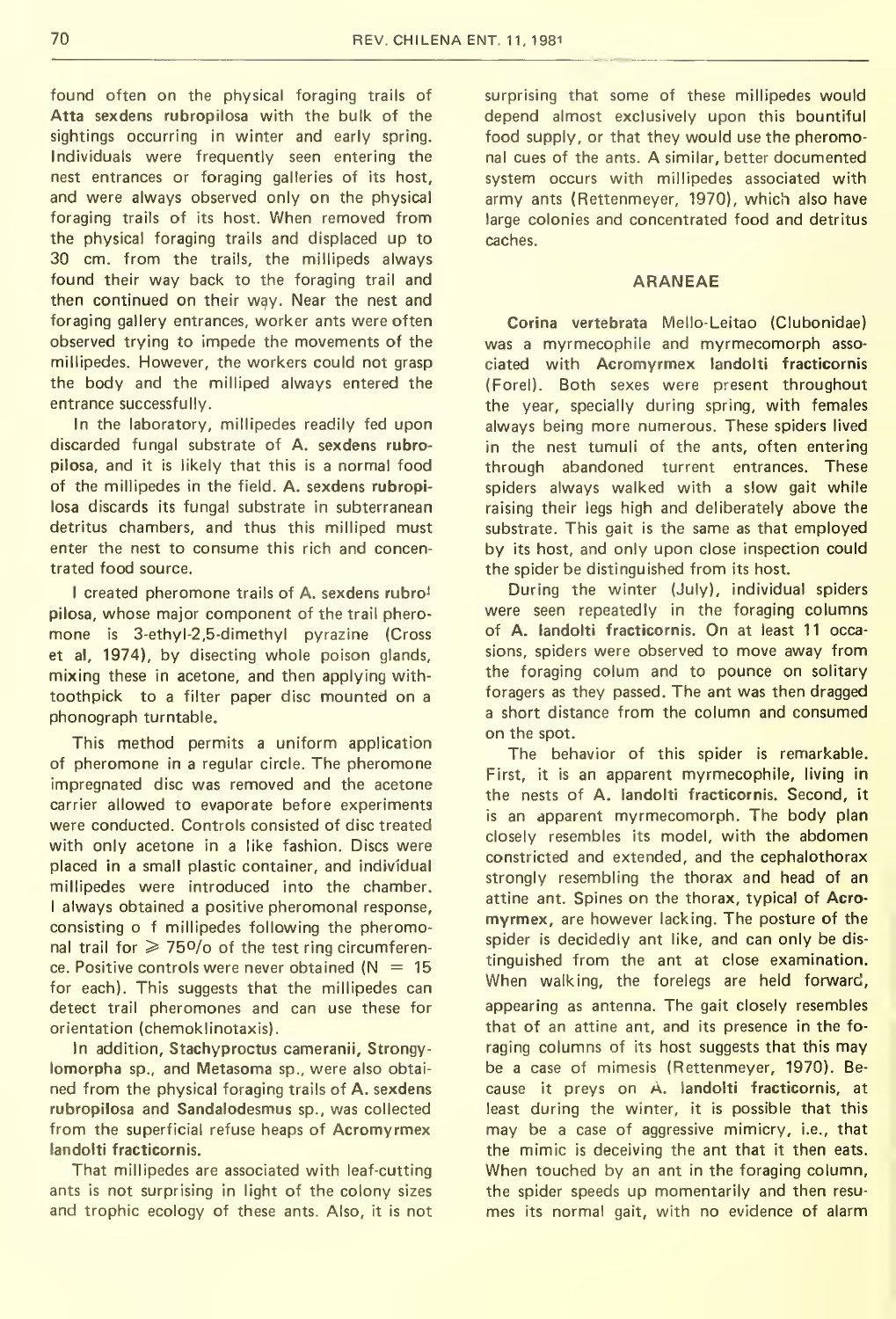observed in the ant that touched it. Controlled laboratory experiments are required to eludicate the exact nature of this association.

Table <sup>1</sup> list other documented relationships in whích spiders regularly prey upon ant workers. There is generally a small amount of information on this subject, but based on the omnipresence of both ants and spiders in practically all types of habitats, this list is probably very incomplete.

| Spider predator                 | Ant prey                    | Authority                 |
|---------------------------------|-----------------------------|---------------------------|
| Triaeris patellaris (Onopidae)  | <b>Cyphomyrmex costalis</b> | Weber, 1957               |
| Oecobius annulipes (Oecobiidae) | Plagiolepis pygmaea         | Glatz, 1967               |
| Stedatoda fulva (Theridiidae)   | Pogonomyrmex badius         | Holldobler, 1969          |
| Zodarium frenatum (Zodariidae)  | Cataglyphis bicolor         | Harkness, 1975            |
| Dinopis longipes (Dinopidae)    | Atta spo.                   | Robinson, 1977            |
|                                 |                             | Robinson & Robinson, 1971 |
| Corinna vertebrata (Clubonidae) | Acromyrmex landolti         | This report               |
| Stodis aurata (Salticidae)      | Aphaenogaster spp.          | Edwards et al., 1974      |
|                                 | Crematogaster spp.          |                           |
|                                 | Tetramorium spp.            |                           |
|                                 | Formica spp.                |                           |
| (Lycosidae)                     | Atta, spp.                  | Whitcomb, 1974            |
| (Araneae)                       | Atta spp.                   | Mariconi, 1970            |

Table 1. Known regular spider predators of ants, other than reproductives.

#### OTHER TAXA

In addtition to these records, other associates were found with Paraguayan leaf-cutting ants. These include other ants: Odontomachus chelifer, which nests in the abandoned foraging galleries of A. sexdens rubropilosa (Fowler, 1980a); Pheidole oxyops, which frequently, but not exclusively nests on the nest tumuli of A. sexdens rubropllosa (Fowler, 1980b); Myrmecocrypta squamosa, which nests near the superificial detritus heaps of A. landolti fracticornis and uses the discarded fungal substrate to grow its own fungus garden (Fowler & Robinson, 1979); and Hylo myrma balzani, which nests in the nest periphery of Acromyrmex crassispinus.

Collembola (Cyphoderus sp.) are common inquilines of A. sexdens rubropllosa colonies and reached epidemic proportions in our laboratory colonies. Also Hypopoi acarina were found on workers of both A. sexdens rubropilosa and A. landolti fracticornis as well as on Acromyrmex lundi, Acromyrmex rugosus, and Atta vollenweideri. Both collembola and mites are common associated of leaf-cutting ants (Weber, 1972).

### **REFERENCES**

- Cross, J.H.; Byler, R.C.; Ravid, U.; Silverstein, R.M.; Robinson, S.W.; Barker, P.M.; Oliveira, J.S. de; Jutsam, A.R. & Cherrett, J.M. 1979. The major component of the trail pheromone of the leaf-cutting ant, Atta sexdens rubropilosa Forel: 3-ethyl-2,5-dimethyl pyrazine. J. Chem. Ecol. 5: 187-204.
- Edwards, G.B.; CarrolI, J.F. & Whitcomb, W.H. 1974. Stoidis aurata (Araneae: Salticidae); a spider predator of ants. Fla. Entomol., 57: 337-346.
- Fowler, H.G. 1980a. Populations, prey-capture and sharing, and foraging of the Paraguayan ponerine Odontomachus chelifier Latreille. J. Nat. Hist, 14: 79-84.
- Fowler, H.G. 1980b. Notes on the ecology of Pheidole oxyops Forel in Paraguay (Hymenoptera: Formicidae). Deutsch Entomol. Zeitschr. N.F., 26: 305-308.
- Fowler, H.G., & Robinson, S.W. 1979. Foraging ecology of the grass-cutting ant, Acromyrmex landolti fracticornis (Formicidae: Attini), in Paraguay. Int. J. Ecol. Environ. Sci., 5 (in press).